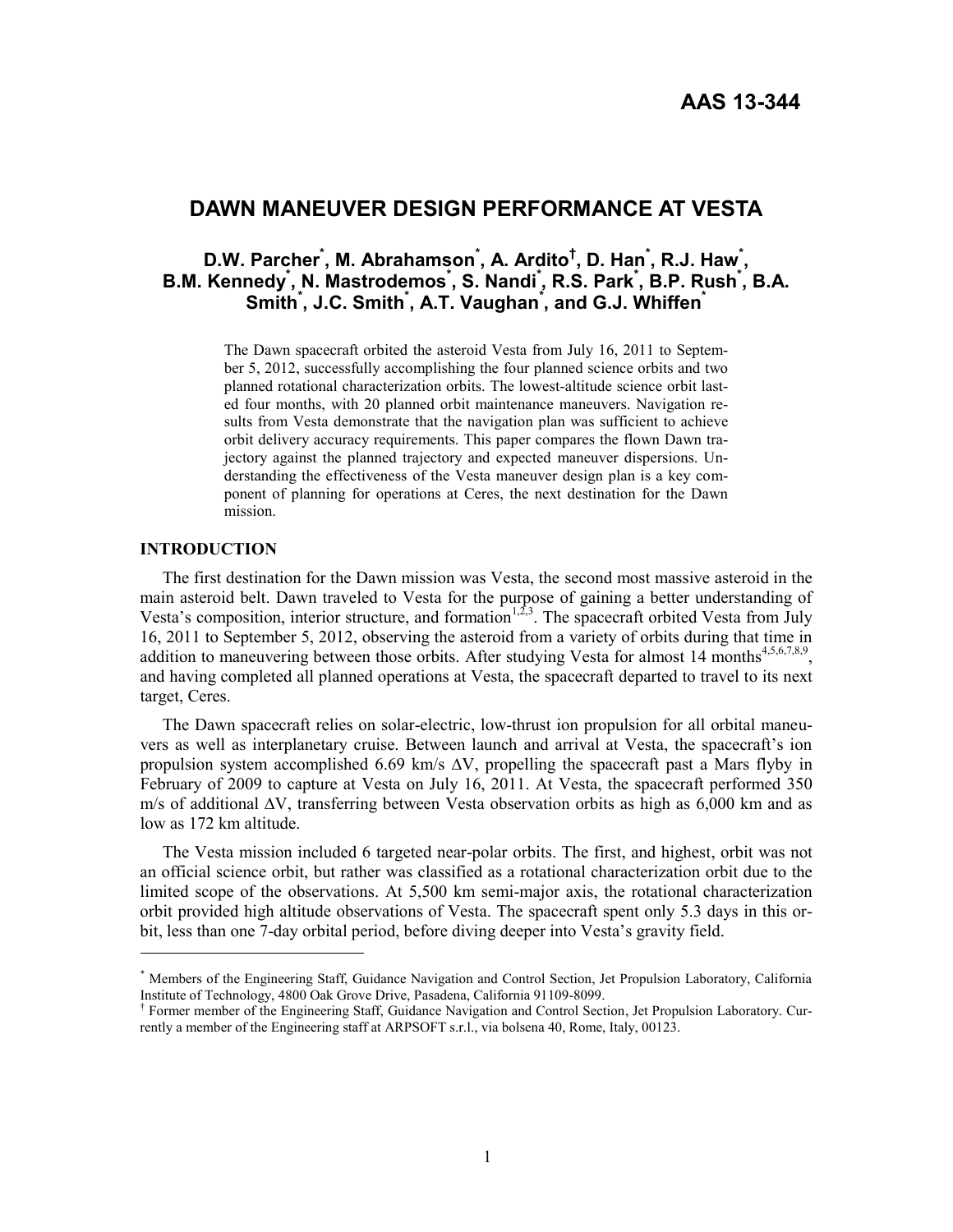The Dawn spacecraft travelled to a total of four science orbits. In order, they are Survey (3,000 km orbital radius), the High Altitude Mapping Orbit known as HAMO (950 km orbital radius), the Low Altitude Mapping Orbit known as LAMO (475 km orbital radius), and the second High Altitude Mapping Orbit known as HAMO-2 (950 km orbital radius). After the four science orbits, the mission included one more rotational characterization orbit at (5,550 km semimajor axis) where the spacecraft spent only 4.5 days out of the 7.2 day orbital period before departing toward Ceres. These 6 targeted orbits at Vesta are shown in [Figure 1](#page-1-0).



**Figure 1 - Targeted Orbits at Vesta**

<span id="page-1-0"></span>This paper compares expected delivery dispersions<sup>10</sup> to each of the four science orbits against the actual delivery accuracies. Additional discussions include an analysis of navigation accuracy during science orbit transfers, and a comparison of the maneuver execution error models to the maneuver execution errors deduced from the final maneuver designs flown.

#### **PROCESS**

 $\overline{a}$ 

The navigation paradigm at Vesta<sup>10,11,12,13</sup> involved building reference trajectories to take the spacecraft from each science orbit to the next. These reference trajectories were flown in smaller segments, each of which was targeted back to the reference trajectory<sup>\*</sup>. Each of these segments is referred to as a maneuver. In this way, as the spacecraft deviated from the designed reference trajectory, it was periodically corrected back toward the reference trajectory, limiting a buildup of navigation errors. Reference trajectories and maneuvers were designed and optimized using Mystic, a Static Dynamic Optimal Control algorithm developed by Gregory Whiffen<sup>14,15,16</sup>.

<sup>\*</sup> Flying back to the reference trajectory was a paradigm used for orbit-to-orbit transfers, but not on approach to Vesta. The approach trajectory<sup>11</sup> targeted the pre-Survey rotational characterization orbit in addition to Survey in a series of 5 maneuvers. Each approach maneuver design also included redesigning all subsequent maneuvers to eventually achieve the orbital parameters for those two orbits. In this way, the approach trajectory did not include a reference trajectory, but rather changed the entire approach with each maneuver.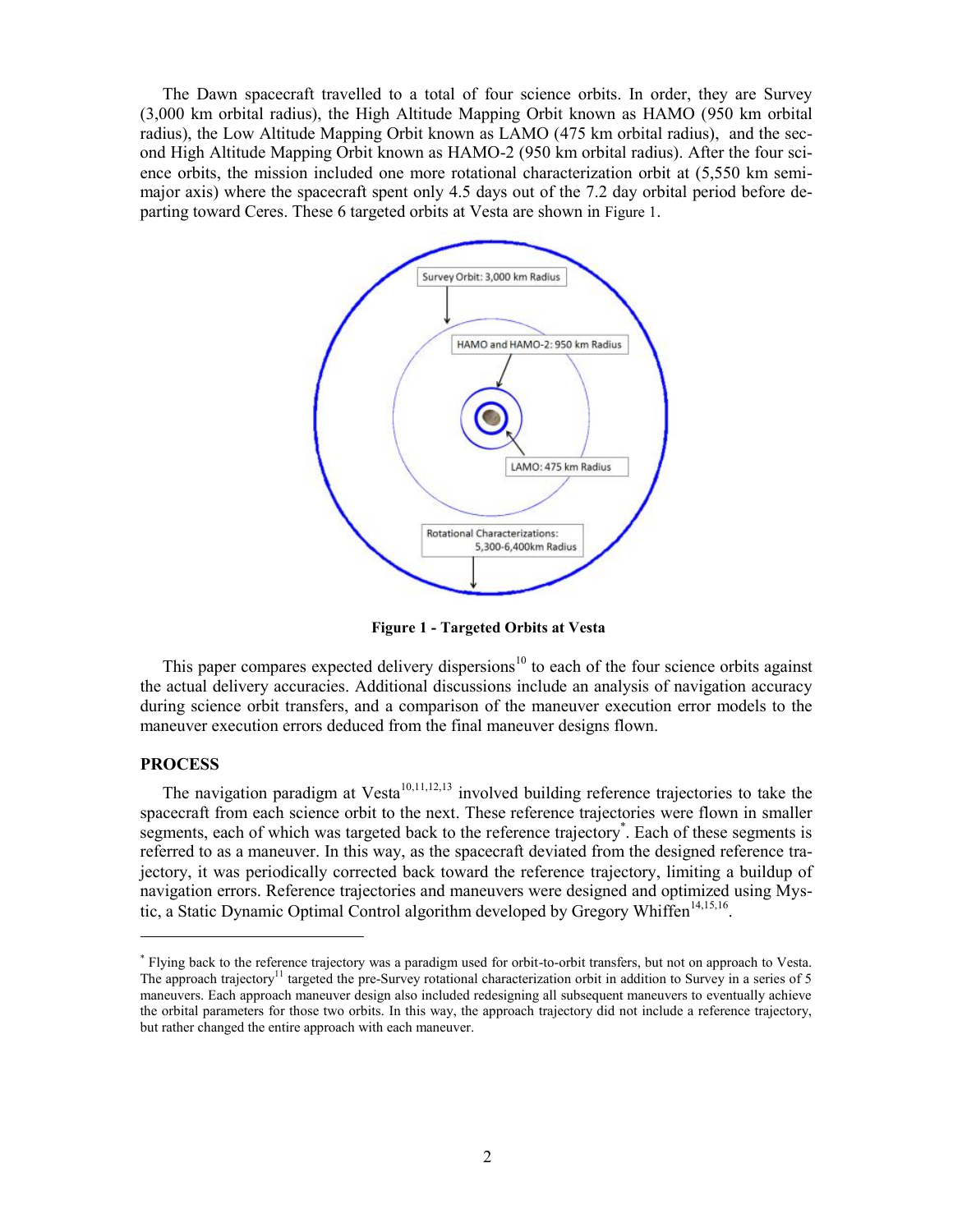[Figure 2](#page-2-0) shows an example reference trajectory timeline. The timeline consists of 4 maneuvers (green), each targeting back to the reference trajectory. The targeted states along the reference trajectory are called Waypoints, and are indicated at the end of each maneuver. Waypoints are nothing more than states on the reference trajectory that the maneuvers target. Each maneuver is designed prior to execution (purple). In the case of the second and third maneuvers in [Figure 2,](#page-2-0) the maneuvers are designed during the execution of the prior maneuver. The first and fourth maneuvers are designed during a science orbit (blue) or other planned coasting (red). Each maneuver is designed following a radiometric tracking pass (data cutoff) used by the Dawn Orbit Determination (OD) team to determine the spacecraft state and estimate Vesta's physical parameters. The spacecraft state at the data cutoff is mapped forward to the start of the maneuver. This OD prediction of the spacecraft state at the next Waypoint is corrupted by any thrusting between the data cutoff and the start of the maneuver – as occurs for the second and third maneuvers in [Figure 2.](#page-2-0) Accurate OD Waypoint (maneuver start) prediction is a key component of successful navigation.



**Figure 2 - Science Orbit Transfer Concept (Example Timeline Shown for Survey to HAMO)** 

<span id="page-2-0"></span>At Vesta, maneuvers were primarily used to transfer between science orbits. Only one of the Vesta science orbits, LAMO, required maneuvers during the orbit itself. LAMO was the most dynamic of the science orbits, and required periodic orbit maintenance maneuvers to return the spacecraft to the designed orbit. This was done not only to protect the science observation plan from rapidly growing navigation errors, but also to prevent the spacecraft from wandering away from the orbital stability characteristics inherent in the selected LAMO reference<sup>12</sup>.

Orbit transfer maneuvers and LAMO Orbit Maintenance Maneuvers (OMM) were simulated using Veil<sup>10</sup>, a Monte Carlo trajectory optimization program utilizing Mystic. Veil was used to reoptimize low-thrust trajectories to the science orbit targets while simulating errors in orbit determination, low-thrust maneuver execution, attitude control thrusting, and the physical parameters of Vesta. Uncertainties for maneuver execution errors were developed by the Dawn Attitude Control and OD teams based on spacecraft performance during the cruise to Vesta as well as models of expected spacecraft behavior at Vesta. The error models and resulting delivery dispersions determined by the Veil Monte Carlo analysis represent the expected maneuver accuracy during Vesta operations. These simulated maneuver dispersions are compared to the OD reconstruction<sup>17</sup> of the spacecraft trajectory at Vesta to produce the results presented in this paper.

Each of these low-thrust maneuvers required changing the orientation of the spacecraft throughout the maneuver to achieve the designed thrust direction profile\* . Determination of the

<sup>\*</sup> Each LAMO maintenance maneuver was designed in a fixed inertial direction but still required thruster gimbaling to counteract gravity gradient torque from Vesta.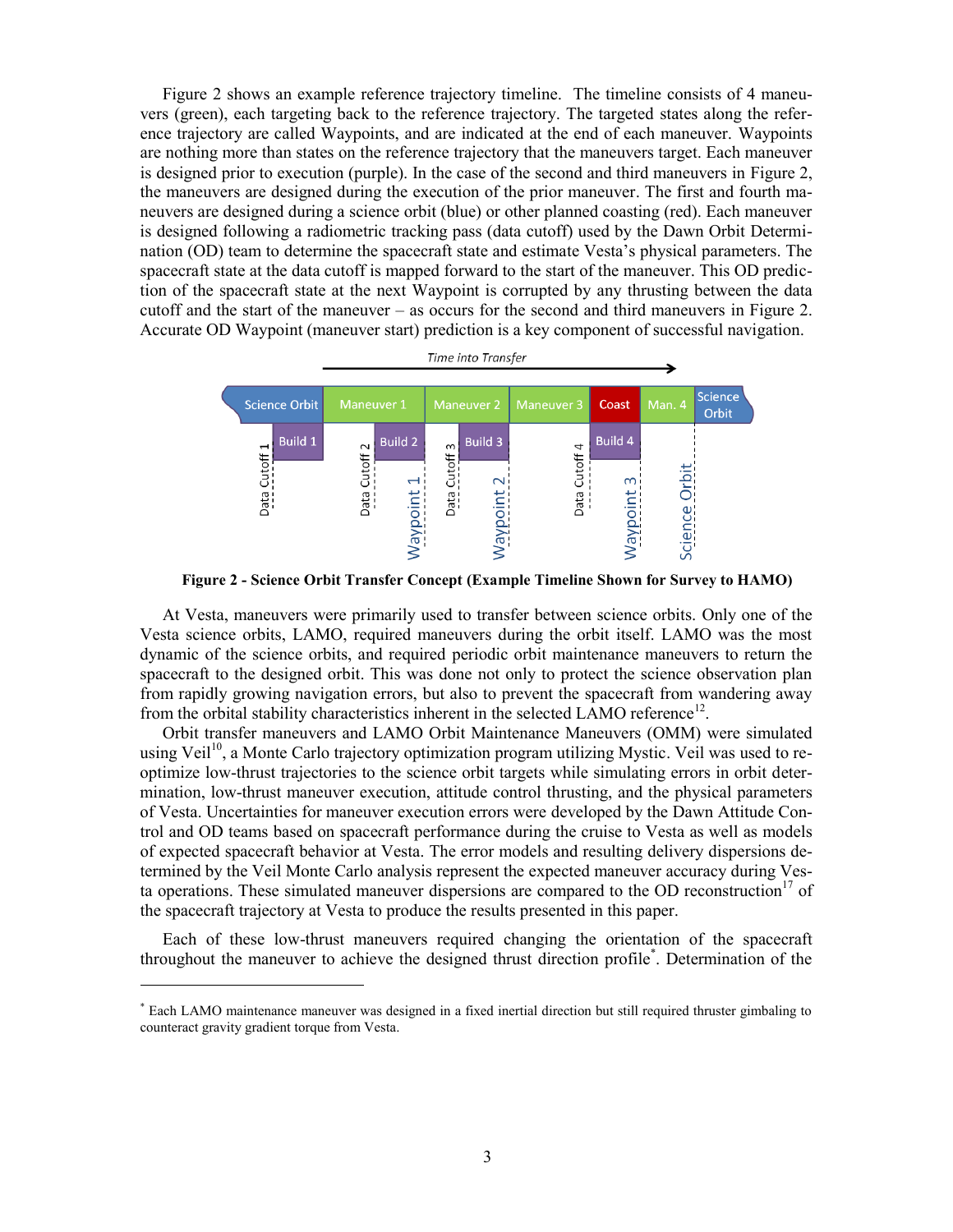angular maneuver execution errors was accomplished by comparing the designed thrust profile against spacecraft telemetry of Dawn attitude and thruster gimbal position throughout each maneuver. The results presented in this paper include the spacecraft telemetry-based determination of angular thrust direction error for each of the maneuvers executed and a comparison of those errors against the Monte Carlo simulation maneuver execution error models.

[Figure 3](#page-3-0) shows the thrust profile for a maneuver during the first transfer, between Survey and HAMO, and illustrates the significant variation in thrust direction over the course of a single maneuver. The Monte Carlo models used to simulate maneuver execution error modeled short-term errors, errors that occur on short timescale compared to the length of a maneuver. By contrast, the Dawn OD team estimated persistent maneuver direction and magnitude biases that occurred across multiple maneuvers for the purpose of accounting for those biases in future designs. Shortterm errors were not estimated for two reasons: first, because it was not necessary to estimate short- term errors to provide the desired orbit determination accuracy, and second, estimating short-term errors was found to be ineffective due to the lack of observability of such errors. The lack of observability was due in part to the infrequent radiometric tracking compared to the time scale of thrust direction changes. As a result, the OD estimation of direction and magnitude errors cannot be directly compared against the maneuver execution models used to develop the navigation plan. The Dawn OD estimation of the time-varying thrust direction and magnitude errors are discussed further in Reference 17.



## <span id="page-3-0"></span>**Figure 3 – Single example maneuver during the transfer from Survey to the High Altitude Mapping Orbit at Vesta. Thrust times and directions are represented with blue arrows. Maneuver Ends at Waypoint 1.**

The comparisons of the planned execution accuracy against achieved execution accuracy presented in this paper may prove beneficial for future low-thrust missions in developing navigation plans for orbital operations, and will be leveraged for development of the Dawn navigation plan for Ceres operations.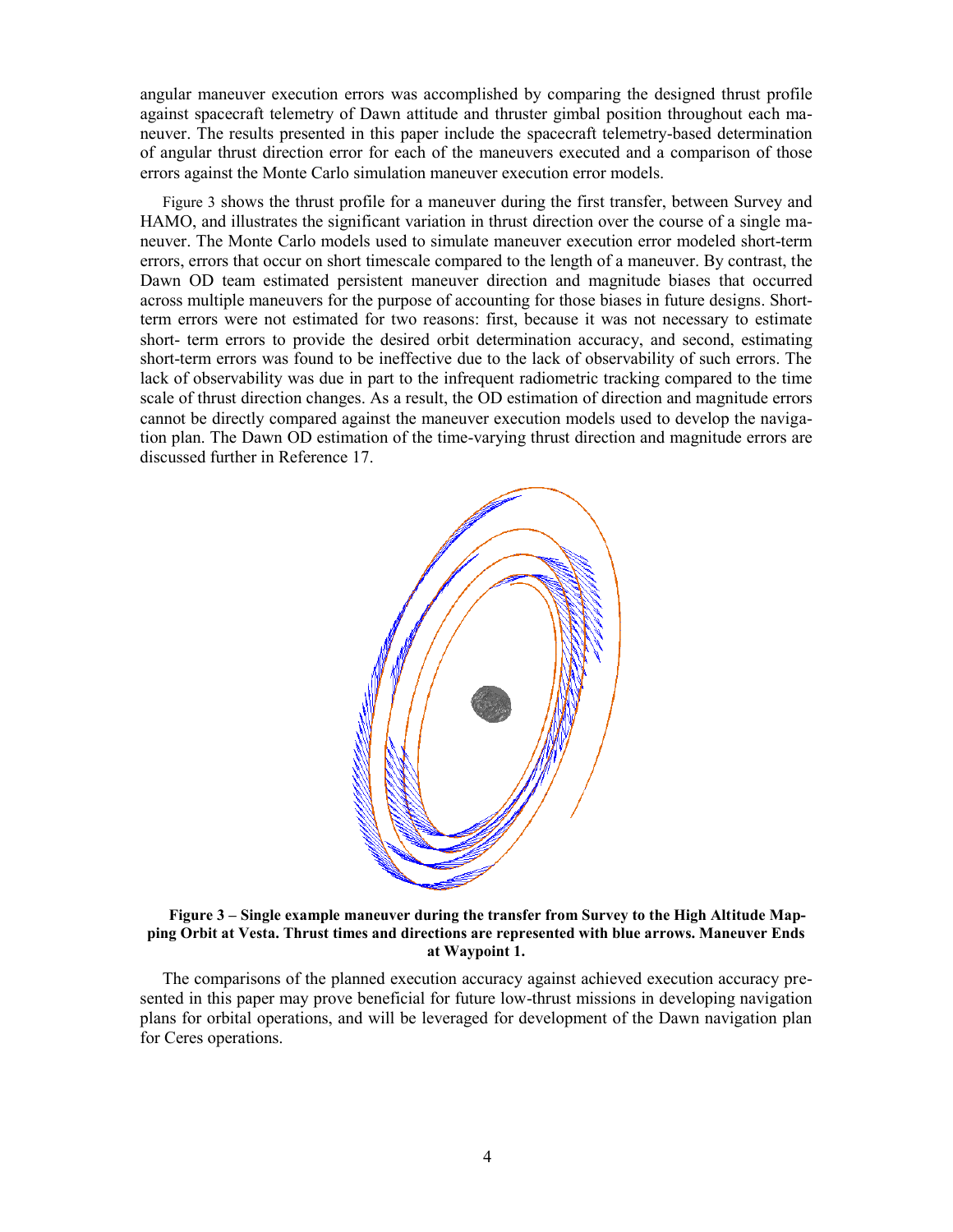# **RESULTS**

 $\overline{a}$ 

The expected delivery dispersions during each of the science orbit transfers and throughout LAMO are compared against actual delivery accuracies based on orbit determination reconstruction of the spacecraft trajectory. The Vesta approach trajectory, which targeted both the pre-Survey rotational characterization orbit and Survey itself, is not included in this discussion. This is done for brevity and to allow focus on maneuver execution error models, which were not the primary focus of approach<sup>\*</sup>. Also, a discussion of the trajectory targeting the final rotational characterization and the Vesta departure trajectory is not included. This was also done for brevity and to allow focus on the more challenging orbit-to-orbit transfers.

The first orbit transfer discussed is the Survey to High Altitude Mapping Orbit (Survey to HAMO) transfer, followed by the High Altitude Mapping Orbit to Low Altitude Mapping Orbit (HAMO to LAMO) transfer. Next is a discussion of the LAMO Orbit Maintenance Maneuver performance, followed by the Low Altitude Mapping Orbit to second High Altitude Mapping Orbit (LAMO to HAMO-2) transfer.

# **Survey to High Altitude Mapping Orbit Transfer**

The Survey to High Altitude Mapping Orbit (Survey to  $HAMO$ )<sup>11</sup> transfer reference trajectory contained 4 planned maneuver designs targeting Waypoints on the reference trajectory. The expected delivery to each of the Waypoints as determined by Monte Carlo Analysis<sup>10</sup> is shown in [Table 1](#page-4-0) alongside the reconstructed delivery error. The first two columns respectively represent the expected OD prediction accuracy of the spacecraft state at each Waypoint and the actual OD prediction accuracy based on the transfer reconstruction. These columns illustrate the accuracy with which the start state of each maneuver was predicted from the data cutoff (see Build periods in Figure 2). The OD prediction of a Waypoint ultimately affects the delivery accuracy of the corresponding maneuver. The final two columns in [Table 1](#page-4-0) contain the expected maneuver delivery error and the actual maneuver delivery error based on the transfer reconstruction, respectively. These columns illustrate how well each maneuver was able to deliver to its intended target. For each listed OD prediction, the delivery accuracy from the maneuver designed with that OD solution is found on the next row. The table shows that the majority of deliveries were sub-sigma, especially the Waypoint prediction accuracy.

<span id="page-4-0"></span>

| <b>Survey to</b><br><b>HAMO</b><br>Waypoint                                                    | <b>Modeled Waypoint</b><br>prediction Uncer-<br>tainty (km, $1\sigma$ ) | <b>Distance between</b><br>OD prediction and<br>Waypoint $(km)$ <sup>†</sup> | <b>Modeled Delivery</b><br>Dispersion (km)<br>from Reference<br>Trajectory $(1\sigma)$ | <b>Actual Delivery Dis-</b><br>tance (km) from Ref-<br>erence Trajectory <sup>†</sup> |
|------------------------------------------------------------------------------------------------|-------------------------------------------------------------------------|------------------------------------------------------------------------------|----------------------------------------------------------------------------------------|---------------------------------------------------------------------------------------|
| Survey End                                                                                     | 8.0                                                                     | 0.6                                                                          | --                                                                                     |                                                                                       |
| Waypoint 1                                                                                     | 20.8                                                                    | 2.3                                                                          | 52.8                                                                                   | 55.5                                                                                  |
| Waypoint 2                                                                                     | 20.8                                                                    | 2.4                                                                          | 60.1                                                                                   | 36.0                                                                                  |
| Waypoint 3                                                                                     | 0.9                                                                     | 0.3                                                                          | 61.7                                                                                   | 38.6                                                                                  |
| <b>HAMO</b>                                                                                    |                                                                         |                                                                              | 2.8                                                                                    | 0.16                                                                                  |
| Based on orbit determination reconstruction, with uncertainty below 200 m and 2 cm/s $1\sigma$ |                                                                         |                                                                              |                                                                                        |                                                                                       |

**Table 1. Survey to HAMO Modeled Waypoint Delivery Dispersion and Actual Delivery** 

<sup>\*</sup> The approach trajectory to Vesta contained only mildly varying thrust directions and small execution errors. Greater focus was placed on Vesta's physical characteristics such as pole orientation and gravity.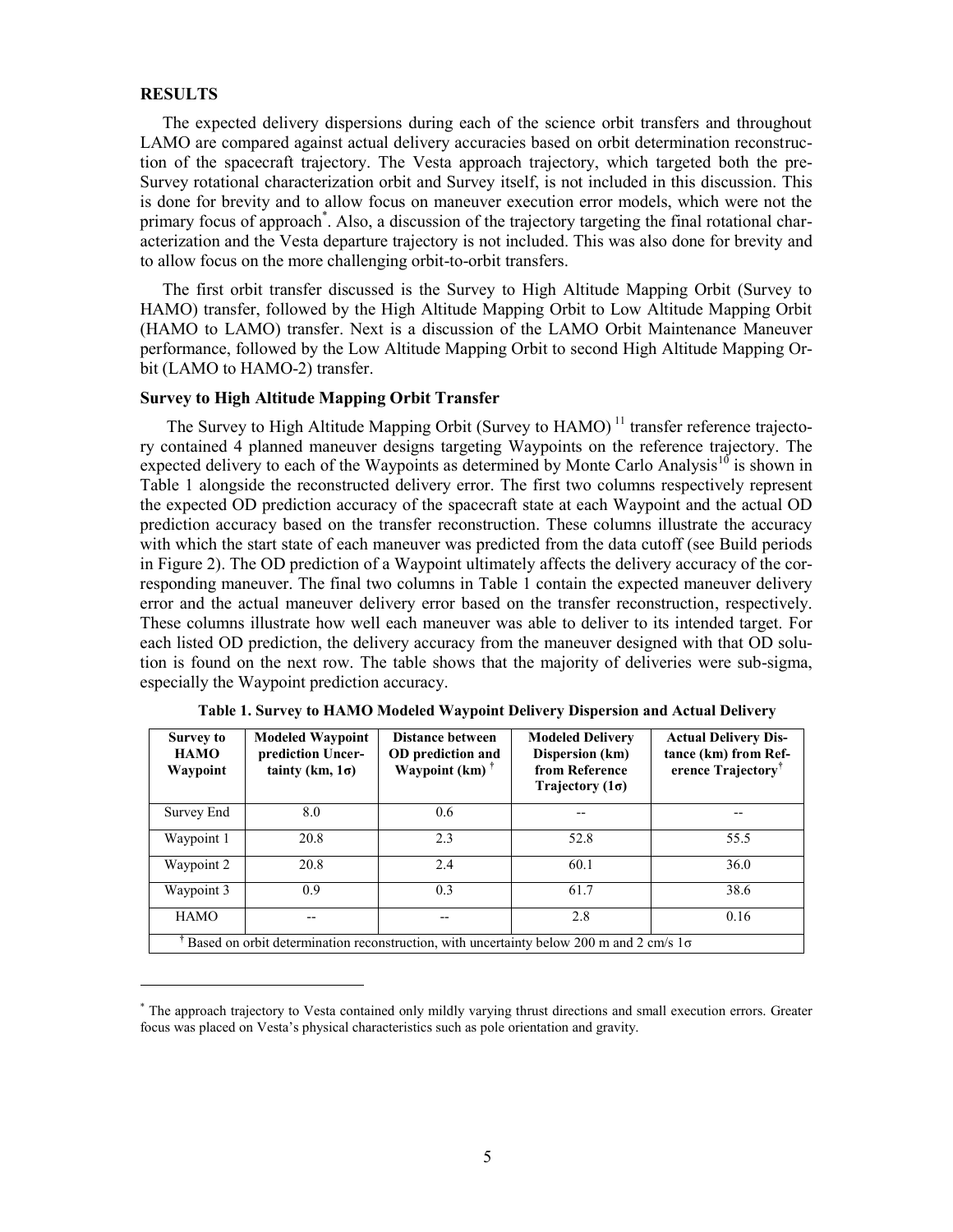[Figure 4](#page-5-0) shows the evolution of the reconstructed spacecraft position and velocity during the executed maneuvers compared to the 4 maneuver designs targeting each of the Survey to HAMO Waypoints. The initial deviation for each of the trajectory arcs shown is non-zero because the orbit determination solution used to design that maneuver occurred days prior to the start of the maneuver execution, often before thrusting from the previous maneuver had completed. The initial deviation in [Figure 4](#page-5-0), also shown as distance from OD prediction in [Table 1,](#page-4-0) is a measure of the OD prediction accuracy of the start state for that maneuver<sup>\*</sup>. Note, for example, that the Maneuver targeting Waypoint 1 starts at a position error of less than 1 km. This is because the OD solution used to design the maneuver occurred during Survey, and no thrusting occurred between that OD solution and the beginning of the transfer to HAMO. A similar effect occurs for the final maneuver, which also contained no thrusting between the OD solution used to design the maneuver and the execution of the maneuver itself. This was by design, to improve delivery accuracy to HAMO<sup>10</sup>. Meanwhile, the Maneuvers targeting Waypoints 2 and 3 relied on OD solutions based on data that occurred prior to the end of thrusting of the previous maneuver. This degraded the prediction of the Waypoint state, but was done to reduce transfer time<sup>10</sup>.

Deviations from the maneuver design trajectory increase throughout the maneuver execution due to compounding errors. This is seen the least during the final maneuver targeting HAMO due to the short maneuver duration. Whereas the previous maneuvers contained significant amounts of deterministic thrusting required to transfer from Survey altitude to HAMO altitude, the final maneuver contained only statistical thrusting, and amounted primarily to a phase adjustment. In order, the 4 designed maneuvers accomplished 25.8, 26.7, 12.7 and 0.18 m/s  $\Delta V$ . See [Figure 3](#page-3-0) for an illustration of the maneuver targeting Waypoint 1.



<span id="page-5-0"></span>**Figure 4 - Survey to HAMO Maneuver Design Trajectories versus Reconstructed Transfer Trajectory** 

<sup>\*</sup> The values shown in Table 1 represent the OD reconstruction compared to the reference trajectory. The values shown in [Figure 4](#page-5-0) represent OD reconstruction compared to the designed maneuvers - in principle a different comparison. However, these comparisons are the same at each Waypoint because the designed maneuvers and the reference trajectory are, by design, identical at the Waypoints.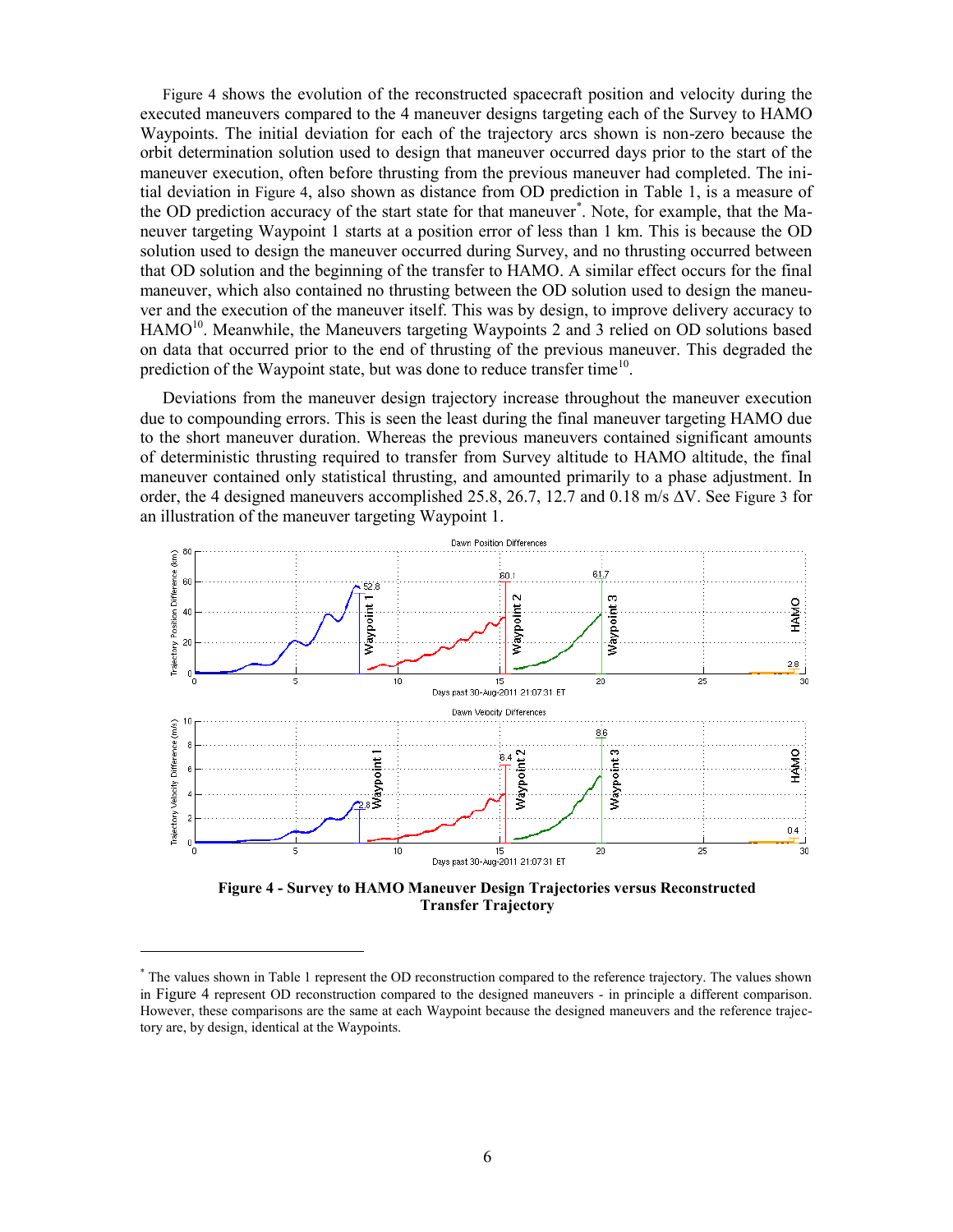Another interesting comparison is the difference between the reference trajectory designed to be flown, and the reconstructed trajectory actually flown, shown in [Figure 5](#page-6-0). The difference shown demonstrates how far the spacecraft deviated from the reference trajectory between Waypoints. In some cases, large deviations occurred due to attitude control requirements on the Waypoint targeting maneuvers. The over 200 km excursion near the end of the transfer was the result of the delivery error to Waypoint 3 being allowed to propagate for a week. A maneuver correcting this error was planned to execute at 23 days in [Figure 5](#page-6-0), but failed to execute.



<span id="page-6-0"></span>**Figure 5 - Survey to HAMO Reference Trajectory versus Reconstructed Transfer Trajectory** 



**Figure 6 - Survey to HAMO Maneuver Design Trajectories versus Reference Trajectory** 

<span id="page-6-1"></span>[Figure 6](#page-6-1) contains the differences between each of the 4 designed maneuvers and the reference trajectory. This chart illustrates both how accurately each Waypoint was achieved near the start of each maneuver (the beginning of each of the arcs), as well as how far each maneuver intentional-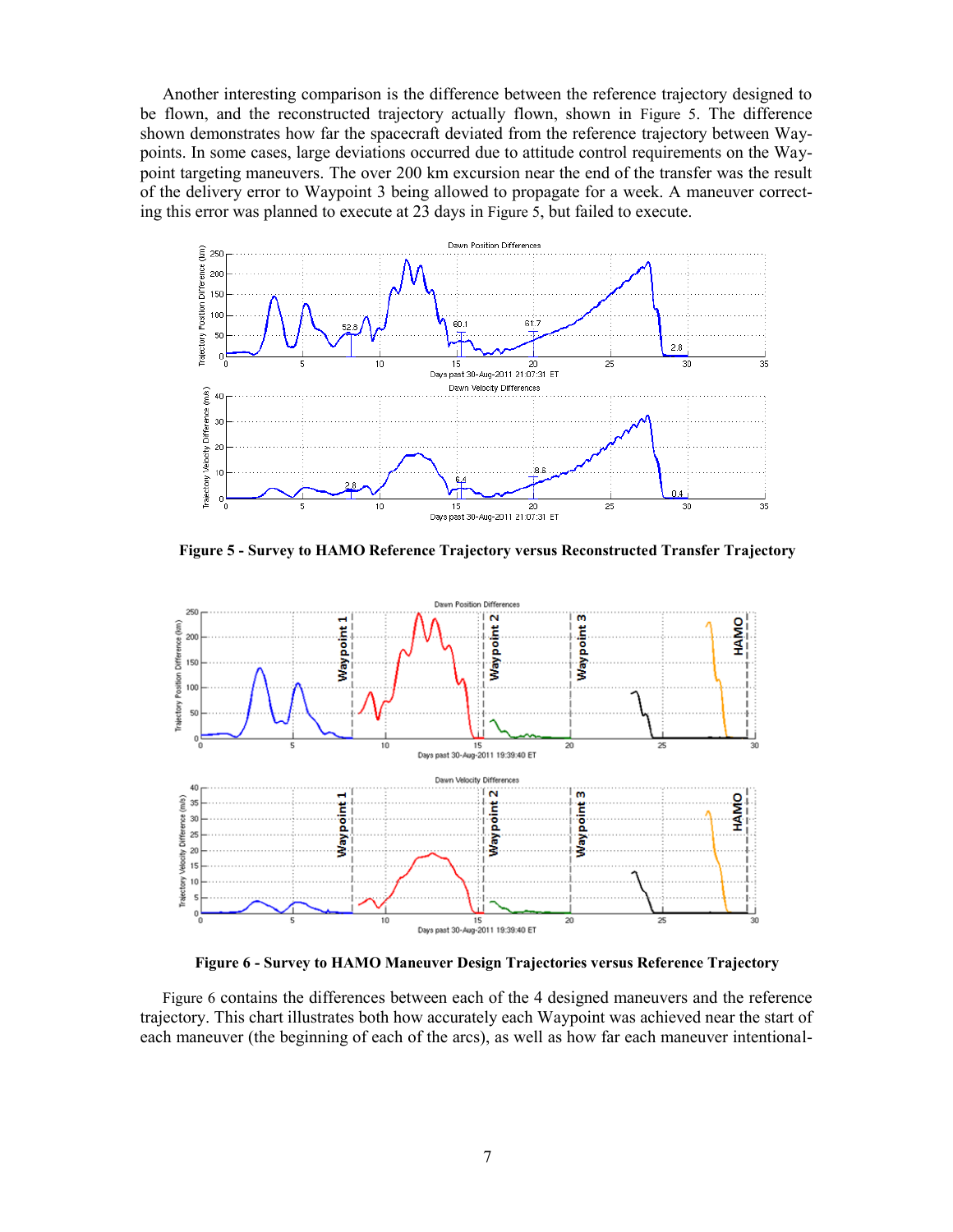ly carried the spacecraft away from the reference trajectory before returning to the reference trajectory at the next waypoint. The largest deviation occurs between Waypoints 1 and 2, where attitude control constraints were particularly challenging. This maneuver was the first to employ *thrust direction optimization* to satisfy attitude control requirements<sup>18</sup>, and sent the spacecraft far from the reference before arriving at the next Waypoint. Optimizing the thrust direction during the maneuver rather than optimizing final mass was one of the primary methods used to control the thrust profile to avoid difficult combinations of spacecraft attitude and attitude rate.

Note that there are two maneuvers targeting HAMO. The first maneuver, occurring 23 days into the transfer in [Figure 6](#page-6-1), was designed but failed to execute. At that point, the spacecraft energy was already largely consistent with HAMO\* , but orbit phase had drifted significantly from the planned HAMO. The second attempt at this phase adjustment was successfully executed starting on day 27 in [Figure 6](#page-6-1).



**Figure 7 - Survey to HAMO Spacecraft Telemetry-Based Attitude Control Thrust Delivery Errors** 

<span id="page-7-0"></span>Finally, [Figure 7](#page-7-0) includes a calculation of angular thrust delivery error due to attitude control implementation of the designed maneuvers. These errors are calculated from spacecraft telemetry taken during the maneuver. As such, [Figure 7](#page-7-0) does not include an estimation of the total maneuver execution pointing error, but captures the best understanding of execution pointing error during the transfer. The Dawn orbit determination team estimated persistent maneuver direction and magnitude biases that occurred across multiple maneuvers for the purpose of accounting for those biases in future designs rather than determining short term errors<sup>17</sup>. As a result, the orbit determination estimation of direction and magnitude errors cannot be directly compared against the maneuver execution models used to develop the navigation plan.

The Veil Monte Carlo analysis used to develop the navigation plan for this transfer<sup>10</sup> assumed that the spacecraft would regularly suffer up to 1.75 degrees of pointing error and occasionally more than 8 degrees. By comparison, errors in [Figure 7](#page-7-0) rarely exceed 1 degree.

<sup>\*</sup> Following the delivery from Waypoint 3, the orbital period was under 2 minutes in error from the HAMO target of 12.3 hours. However, the error in orbital period would have been sufficient to cause significant problems to the HAMO groundtrack and would have required the final maneuver, even had the phase error not been present.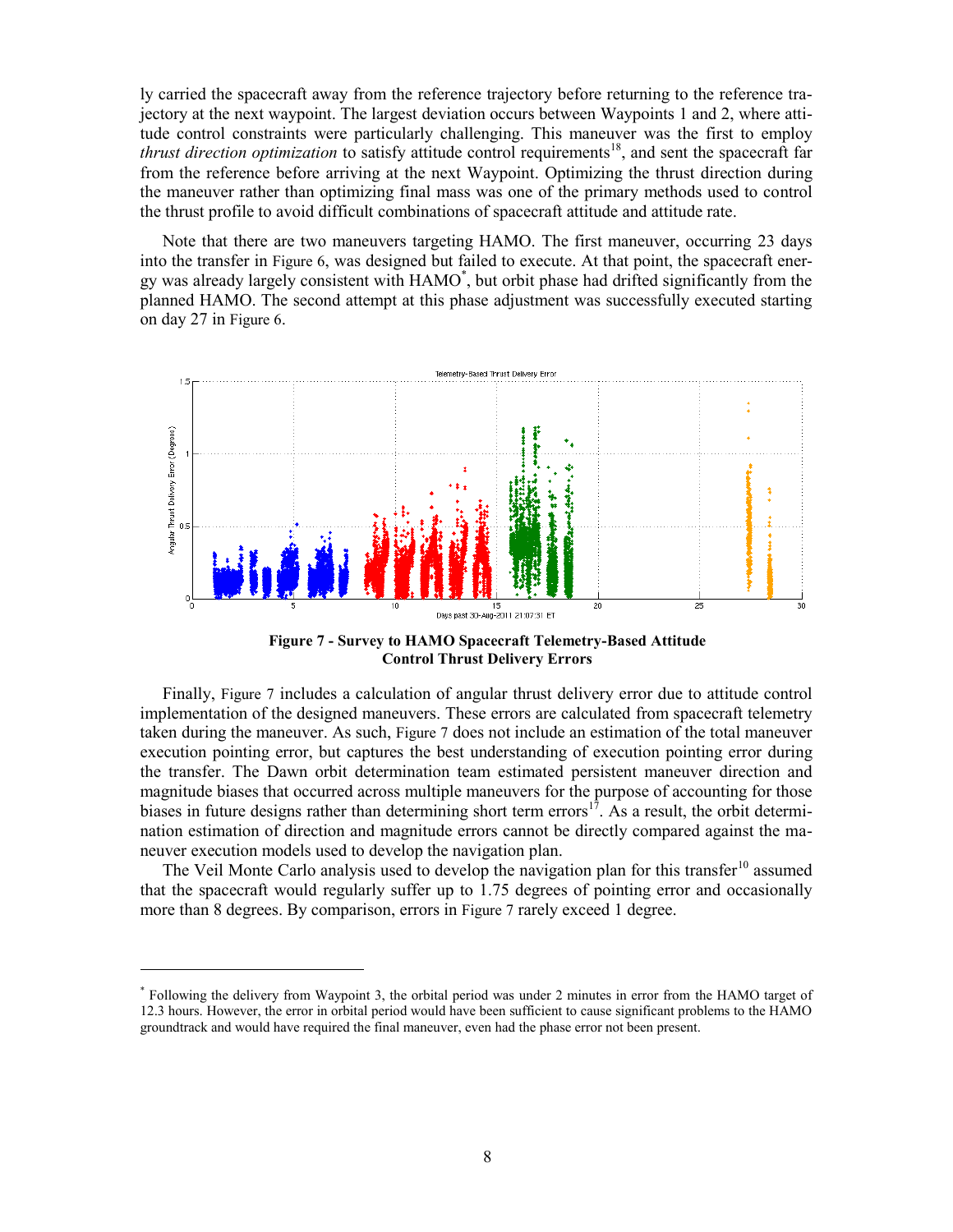# **High Altitude Mapping Orbit to Low Altitude Mapping Orbit Transfer**

The High Altitude Mapping Orbit to Low Altitude Mapping Orbit (HAMO to  $LAMO$ )<sup>11</sup> transfer reference trajectory contained 10 planned maneuver designs targeting back to the reference trajectory. The expected delivery to each of these Waypoints as determined by Monte Carlo Analysis is shown in [Table 2](#page-8-0) alongside the reconstructed delivery error. The table shows that the majority of Waypoint deliveries were sub-sigma.

The only delivery errors that were larger than  $1\sigma$  occurred at Waypoints 8 and 9, where the spacecraft failed to fully execute the planned maneuver targeting Waypoint 8, and did not perform a recovery maneuver until after Waypoint 9. The failed maneuver resulted in poor delivery to Waypoints 8 and 9 and disrupted OD prediction of the start state of Waypoint 8, invalidating statistical comparison with the modeled uncertainty. From the remaining results, it is apparent that the Monte Carlo analysis for the HAMO to LAMO transfer resulted in conservative estimates of the delivery statistics to the Waypoints.

<span id="page-8-0"></span>

| <b>HAMO</b> to<br><b>LAMO</b><br>Waypoint                                                                                                                                                                                           | <b>Modeled Waypoint</b><br>prediction Uncer-<br>tainty (km, $1\sigma$ ) | <b>Distance between</b><br>OD prediction and<br>Waypoint (km)* | <b>Modeled Delivery</b><br>Dispersion (km)<br>from Reference<br>Trajectory $(1\sigma)$ | <b>Actual Delivery Dis-</b><br>tance (km) from Ref-<br>erence Trajectory* |
|-------------------------------------------------------------------------------------------------------------------------------------------------------------------------------------------------------------------------------------|-------------------------------------------------------------------------|----------------------------------------------------------------|----------------------------------------------------------------------------------------|---------------------------------------------------------------------------|
| HAMO End                                                                                                                                                                                                                            | 0.8                                                                     | 0.05                                                           |                                                                                        | --                                                                        |
| Waypoint 1                                                                                                                                                                                                                          | 22.8                                                                    | 6.1                                                            | 55.6                                                                                   | 39.4                                                                      |
| Waypoint 2                                                                                                                                                                                                                          | 20.4                                                                    | 5.9                                                            | 51.5                                                                                   | 27.7                                                                      |
| Waypoint 3                                                                                                                                                                                                                          | 19.2                                                                    | 4.3                                                            | 63.6                                                                                   | 5.6                                                                       |
| Waypoint 4                                                                                                                                                                                                                          | 7.3                                                                     | 0.5                                                            | 20.6                                                                                   | 12.2                                                                      |
| Waypoint 5                                                                                                                                                                                                                          | 2.0                                                                     | 0.05                                                           | 5.2                                                                                    | 0.2                                                                       |
| Waypoint 6                                                                                                                                                                                                                          | 2.4                                                                     | 0.6                                                            | 16.7                                                                                   | 4.4                                                                       |
| Waypoint 7                                                                                                                                                                                                                          | 14.2                                                                    | 0.4                                                            | 16.2                                                                                   | 1.1                                                                       |
| Waypoint 8                                                                                                                                                                                                                          | 15.7                                                                    | $96.2**$                                                       | 31.8                                                                                   | $83.7^{\dagger}$                                                          |
| Waypoint 9                                                                                                                                                                                                                          | 1.9                                                                     | 0.5                                                            | 50.3                                                                                   | $234.7^{\dagger}$                                                         |
| <b>LAMO</b>                                                                                                                                                                                                                         |                                                                         |                                                                | 3.0                                                                                    | 0.6                                                                       |
| * Based on orbit determination reconstruction, with uncertainty below 50 m and 1 cm/s 1 $\sigma$ .<br>$+$ and $-$<br>a status contracted and contracted and the contracted and the contracted and the contracted and the contracted |                                                                         |                                                                |                                                                                        |                                                                           |

**Table 2. HAMO to LAMO Modeled Waypoint Delivery Dispersion and Actual Delivery** 

**†** The maneuver targeting Waypoint 8 did not completely execute, affecting the OD prediction of the Waypoint 8 state, as well as Waypoint 8 and 9 deliveries. A recovery maneuver occurred after the Waypoint 9 epoch.

[Figure 8](#page-9-0) shows the evolution of the reconstructed spacecraft position and velocity during the executed maneuvers compared to the 10 planned maneuver designs targeting each of the HAMO to LAMO Waypoints. As with Survey to HAMO, the initial deviation for each of the maneuvers shown in [Figure 8](#page-9-0) illustrates the OD prediction accuracy of the start state for that maneuver, also shown in [Table 2.](#page-8-0) At approximately day 32 in [Figure 8](#page-9-0), the maneuver targeting Waypoint 8 prematurely ended, causing the sharp deviation from the designed trajectory. This occurred after the maneuver targeting Waypoint 9 was designed, but before it executed, resulting in the maneuver being aborted. The final maneuver in [Figure 8](#page-9-0) recovered from the failure and placed the spacecraft in LAMO. The high degree of accuracy for the final maneuver is due to the fact that it was a small maneuver, accomplishing only 2.4 m/s  $\Delta V$ .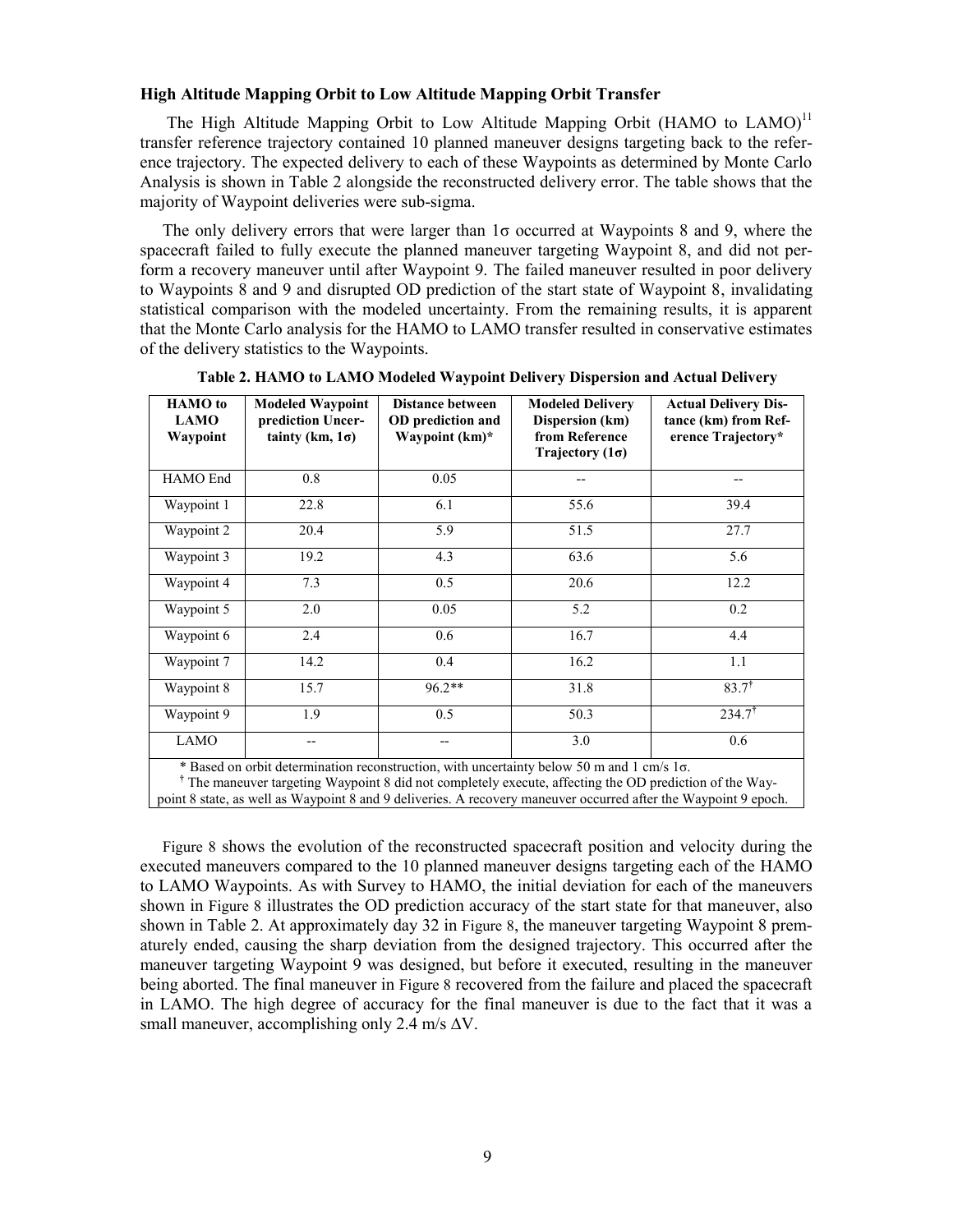

**Figure 8 - HAMO to LAMO Maneuver Design Trajectories versus Reconstructed Transfer Trajectory** 

<span id="page-9-0"></span>The difference between the reference trajectory designed to be flown and the reconstructed trajectory actually flown is shown in [Figure 9](#page-9-1). The differences shown illustrate how far the spacecraft deviated from the reference trajectory between Waypoints. Between day 32 and day 40, the deviation was caused by the incomplete maneuver targeting Waypoint 8.



<span id="page-9-1"></span>**Figure 9 - HAMO to LAMO Reference Trajectory versus Reconstructed Transfer Trajectory**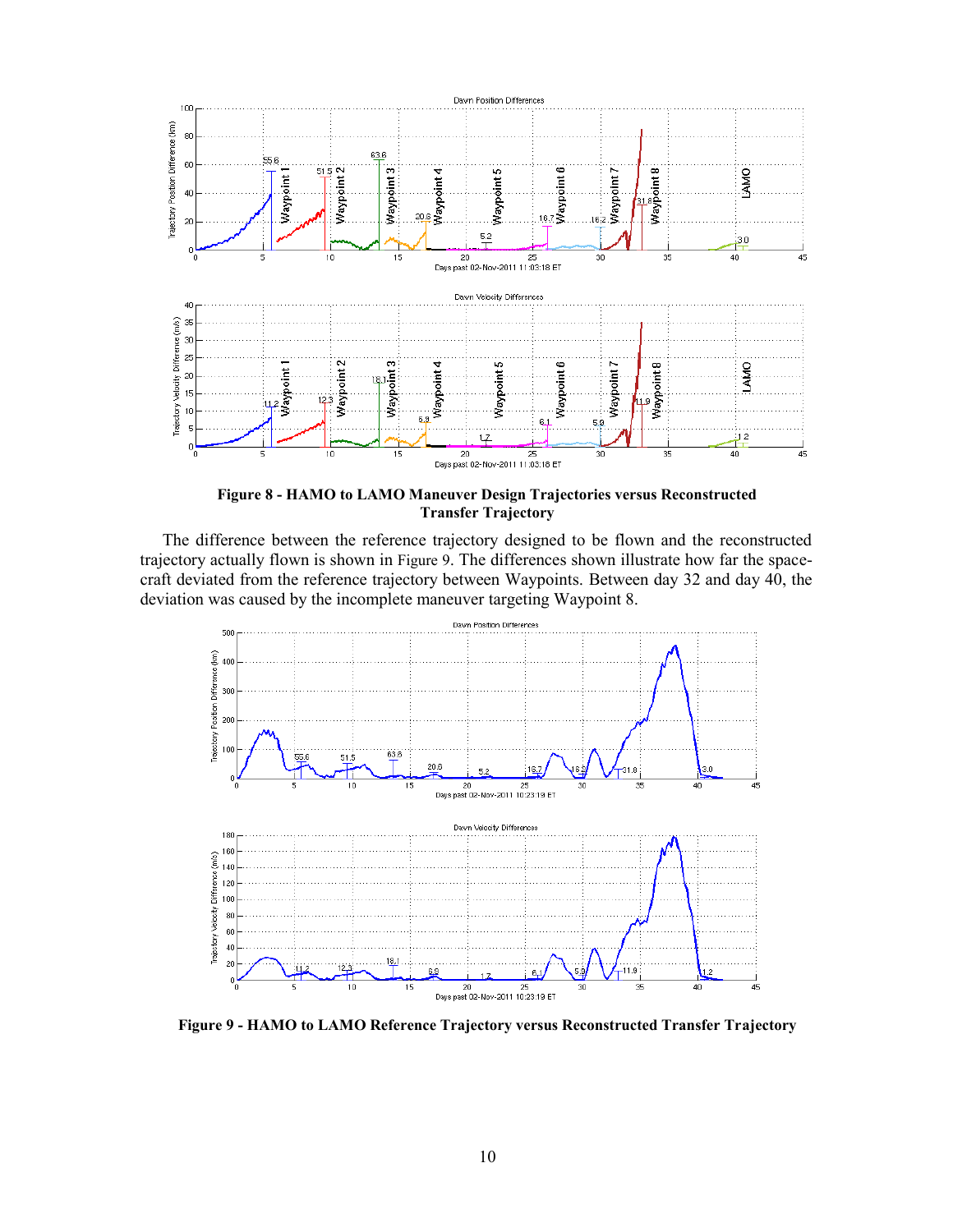

**Figure 10 - HAMO to LAMO Maneuver Design Trajectories versus Reference Trajectory** 

<span id="page-10-0"></span>[Figure 10](#page-10-0) shows the difference between each of the 10 designed maneuvers and the reference trajectory. This chart illustrates both how accurately each Waypoint was achieved near the start of each maneuver, as well as how far each maneuver intentionally carried the spacecraft away from the reference trajectory in order to achieve the next Waypoint or to satisfy attitude control constraints. The largest intentional deviations occur prior to Waypoint 1 and between Waypoints 6 and 8. It is interesting to note that the largest intentional deviation from the reference for HAMO to LAMO is smaller than the largest deviation from Survey to HAMO. This can be attributed to the HAMO to LAMO reference trajectory having more favorable nominal thrust directions. Attitude control constraints prevent the spacecraft from maneuvering quickly while the thrust vector is near the Sun/Anti-Sun line. As a lesson from the Survey to HAMO experience, the HAMO to LAMO reference trajectory was designed with this constraint in consideration. This particular HAMO to LAMO reference trajectory was selected over other candidates partly because it avoided deterministic thrusting near the Sun/Anti-Sun line<sup>19</sup>.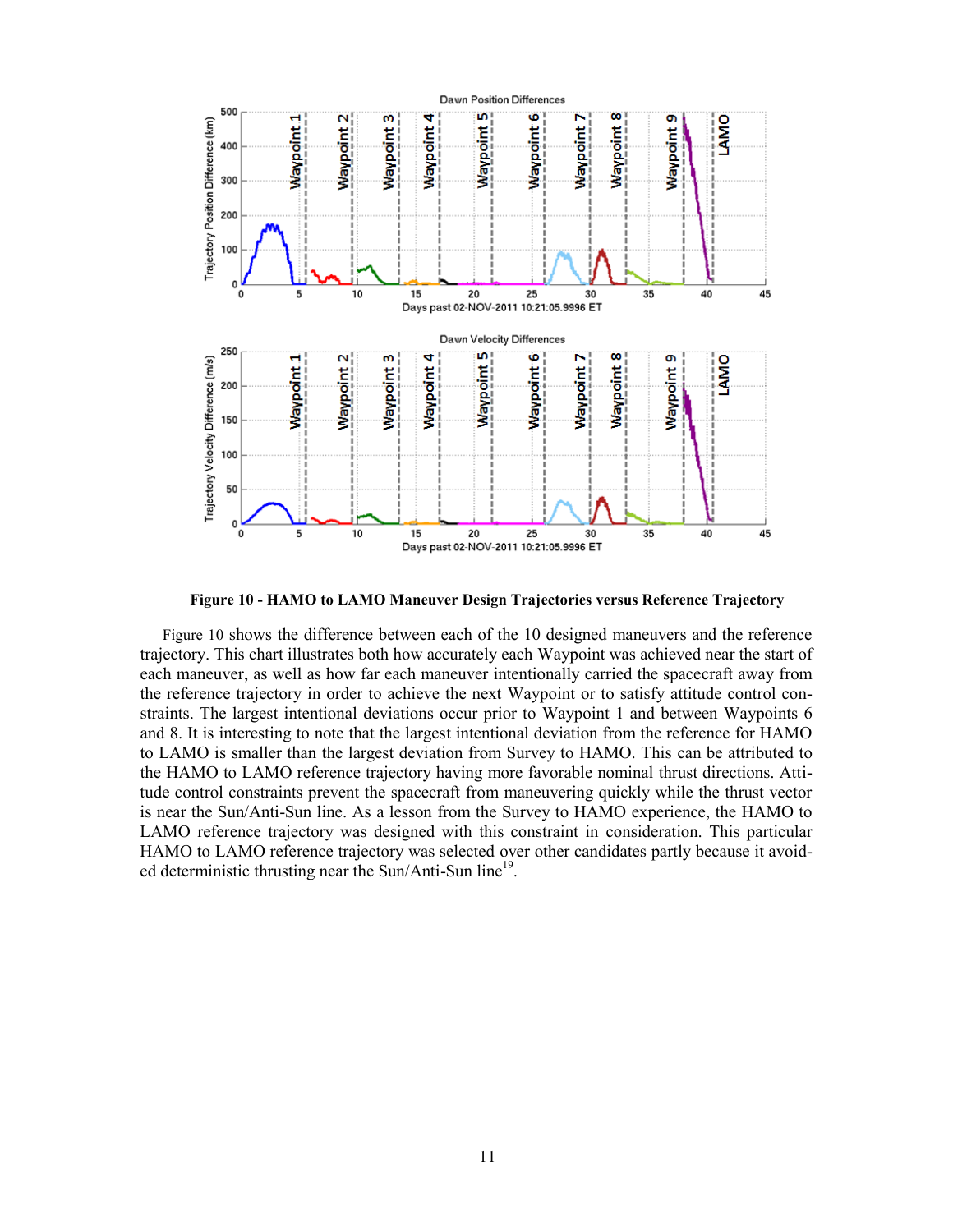

**Figure 11 - HAMO to LAMO Spacecraft Telemetry-Based Attitude Control Thrust Delivery Errors** 

<span id="page-11-0"></span>Finally, [Figure 11](#page-11-0) includes the spacecraft telemetry-based determination of angular thrust delivery error for each of the designed maneuvers during the transfer. The Veil Monte Carlo analysis used to develop the navigation plan for this transfer<sup>10</sup> assumed that the spacecraft would suffer more than 1 degree of pointing error at all times, more than 3 degrees of pointing error for just over 10% of the each maneuver, and occasional deviations of more than 10 degrees. By comparison, 76% of the values shown in [Figure 11](#page-11-0) are less than 1 degree, only 0.15% exceed 3 degrees, and none exceed 4 degrees.

# **Low Altitude Mapping Orbit**

The Low Altitude Mapping Orbit (LAMO) contained 10 planned Orbit Maintenance Maneuver pairs<sup>12</sup> targeting back to the reference orbit. Each OMM pair consisted of one maneuver designed to change the spacecraft state such that it began drifting toward the reference trajectory, and a second maneuver a week later designed to remove the drift so that the spacecraft would stay near the reference. These pairs of maneuvers were designed simultaneously to work together to return the spacecraft to the reference LAMO. The expected delivery to each of the Waypoints is shown in [Table 3](#page-12-0) alongside the reconstructed delivery error. Of the 10 planned maneuver pairs, 2 were cancelled as a result of a particularly accurate delivery from the previous maneuver. Delivery is not shown for cancelled maneuvers (Waypoints 5 and 9) in [Table 3](#page-12-0) due to the fact that cancellation is not taken into account in the statistical results. The spacecraft was also unable to execute the maneuvers targeting Waypoints 3 and 6. Recovery maneuvers targeted the following Waypoint in both cases.

[Table 3](#page-12-0) shows that all but one of the deliveries for executed maneuvers were sub-sigma. As a result, it is apparent that the Monte Carlo analysis for the LAMO resulted in conservative estimates of the delivery statistics to the Waypoints.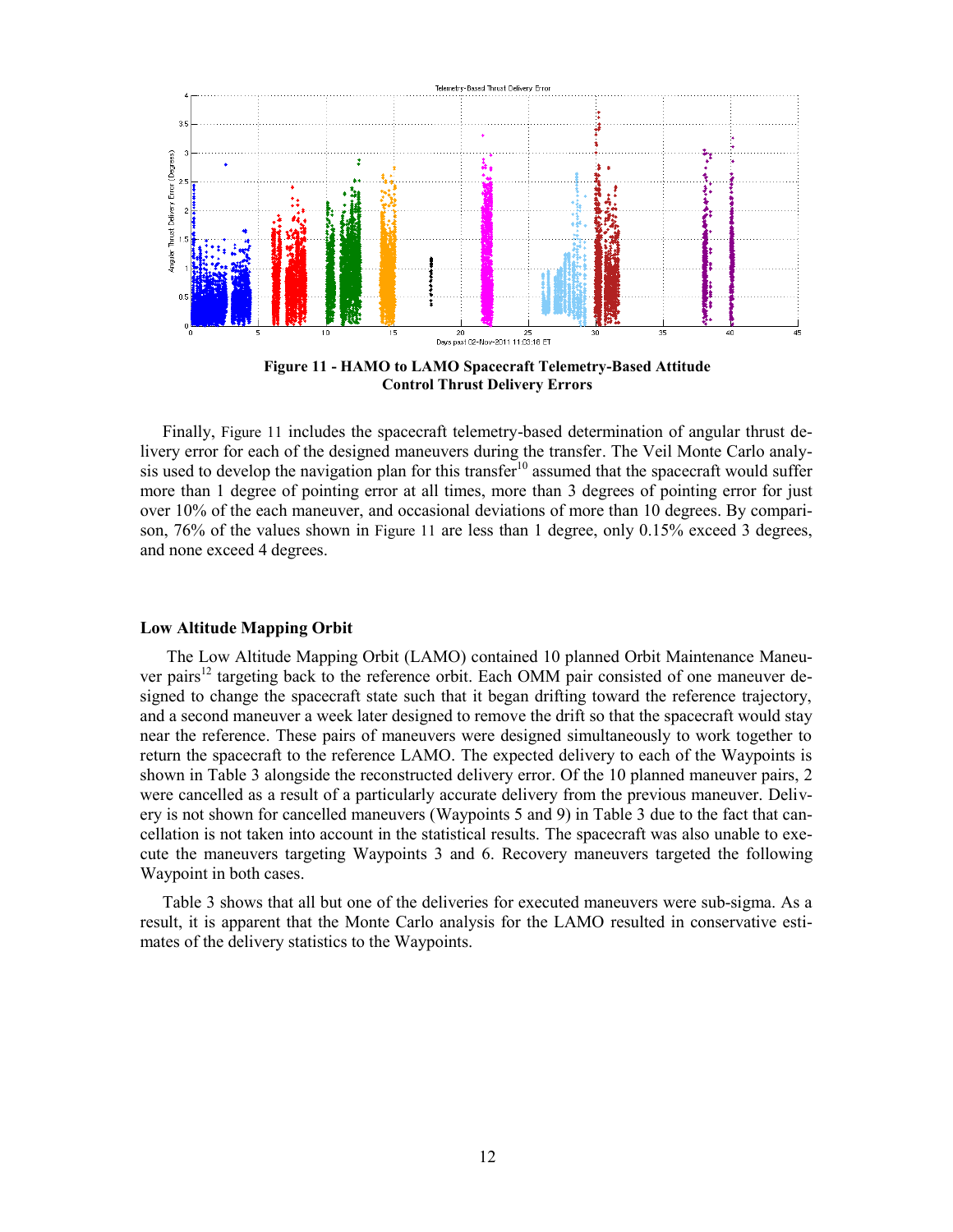<span id="page-12-0"></span>

| <b>LAMO</b><br>Waypoint | <b>Modeled Waypoint</b><br>prediction Uncer-<br>tainty (km, $1\sigma$ ) | <b>Distance between</b><br>OD prediction and<br>Waypoint (km)* | <b>Modeled Delivery</b><br>Dispersion (km)<br>from Reference<br>Trajectory $(1\sigma)$                        | <b>Actual Delivery Dis-</b><br>tance (km) from Ref-<br>erence Trajectory* |
|-------------------------|-------------------------------------------------------------------------|----------------------------------------------------------------|---------------------------------------------------------------------------------------------------------------|---------------------------------------------------------------------------|
| <b>LAMO</b> Start       | 3.73                                                                    | 0.9                                                            | --                                                                                                            |                                                                           |
| Waypoint 1              | 3.76                                                                    | 0.7                                                            | 22.0                                                                                                          | 3.9                                                                       |
| Waypoint 2              | 4.38                                                                    | 0.6                                                            | 20.7                                                                                                          |                                                                           |
| Waypoint 3              | 4.01                                                                    | 0.2                                                            | 23.0                                                                                                          | $84.5^{\dagger}$                                                          |
| Waypoint 4              | 3.84                                                                    | 0.1                                                            | 18.5                                                                                                          | 22.0                                                                      |
| Waypoint 5              | 4.23                                                                    | 2.8                                                            | 18.9                                                                                                          | --                                                                        |
| Waypoint 6              | 4.24                                                                    | 0.9                                                            | 20.4                                                                                                          | $305.3^{\dagger}$                                                         |
| Waypoint 7              | 3.96                                                                    | 0.4                                                            | 20.1                                                                                                          | 10.6                                                                      |
| Waypoint 8              | 3.61                                                                    | 1.8                                                            | 20.1                                                                                                          | 16.5                                                                      |
| Waypoint 9              | 4.00                                                                    | 0.06                                                           | 20.0                                                                                                          | --                                                                        |
| LAMO End                |                                                                         |                                                                | 30.7<br>$\star$ Dead on orbital determination as construction with consentations below. 10 as and 5 annul 1 = | 5.2                                                                       |

**Table 3. Modeled LAMO Orbit Maintenance Maneuver Delivery Dispersion and Actual Delivery** 

Based on orbit determination reconstruction, with uncertainty below 10 m and 5 mm/s 1σ.

**†** The maneuvers targeting Waypoints 3 and 6 did not execute, affecting the delivery. The recovery maneuvers targeted Waypoints 4 and 7 respectively.

[Figure 12](#page-12-1) shows the evolution of the reconstructed spacecraft position and velocity during the executed maneuvers compared to the maneuver designs targeting each of the LAMO Waypoints. Throughout LAMO, OD prediction accuracy and maneuver delivery accuracy generally improved due to refinements in knowledge of Vesta's gravity field, and a better understanding and prediction of reaction wheel momentum desaturation maneuvers.



<span id="page-12-1"></span>**Figure 12 - LAMO Orbit Maintenance Maneuver Design Trajectories versus Reconstructed Science Orbit Trajectory**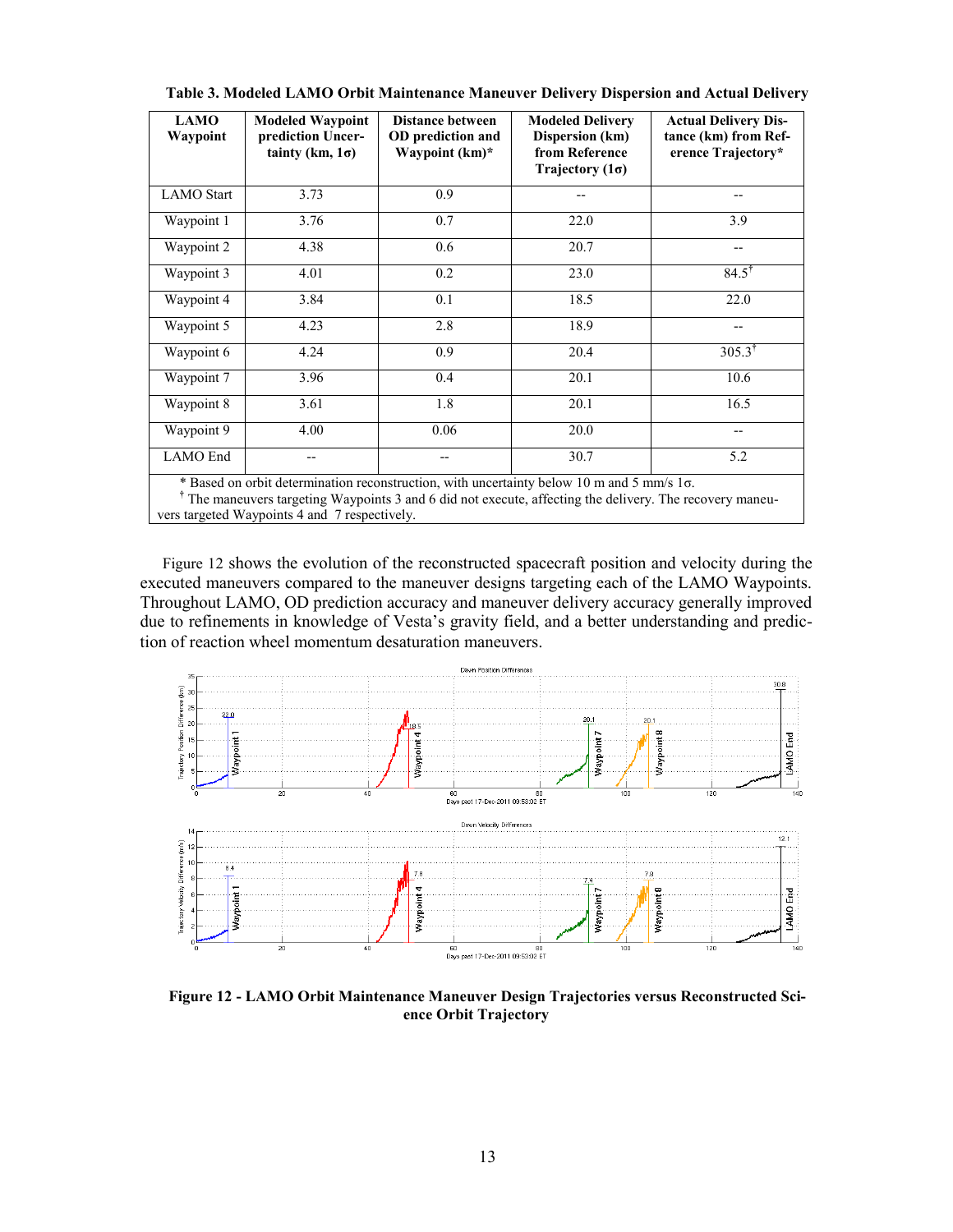The difference between the reference trajectory and the reconstructed trajectory actually flown is shown in [Figure 13](#page-13-0). For LAMO, attitude control constraints were not a significant issue as the average total ∆V for each pair of maneuvers was low (0.34 m/s). Maneuvers were short, and in inertially fixed directions. The large 350 km excursion toward the middle of LAMO was caused by cancellation of maneuvers determined to be unnecessary for LAMO safety<sup>6</sup> and science return.



**Figure 13 - LAMO Reference Orbit versus Reconstructed Science Orbit Trajectory** 

<span id="page-13-0"></span>

<span id="page-13-1"></span>**Figure 14 - LAMO Orbit Maintenance Maneuver Design Trajectories versus Reference Orbit**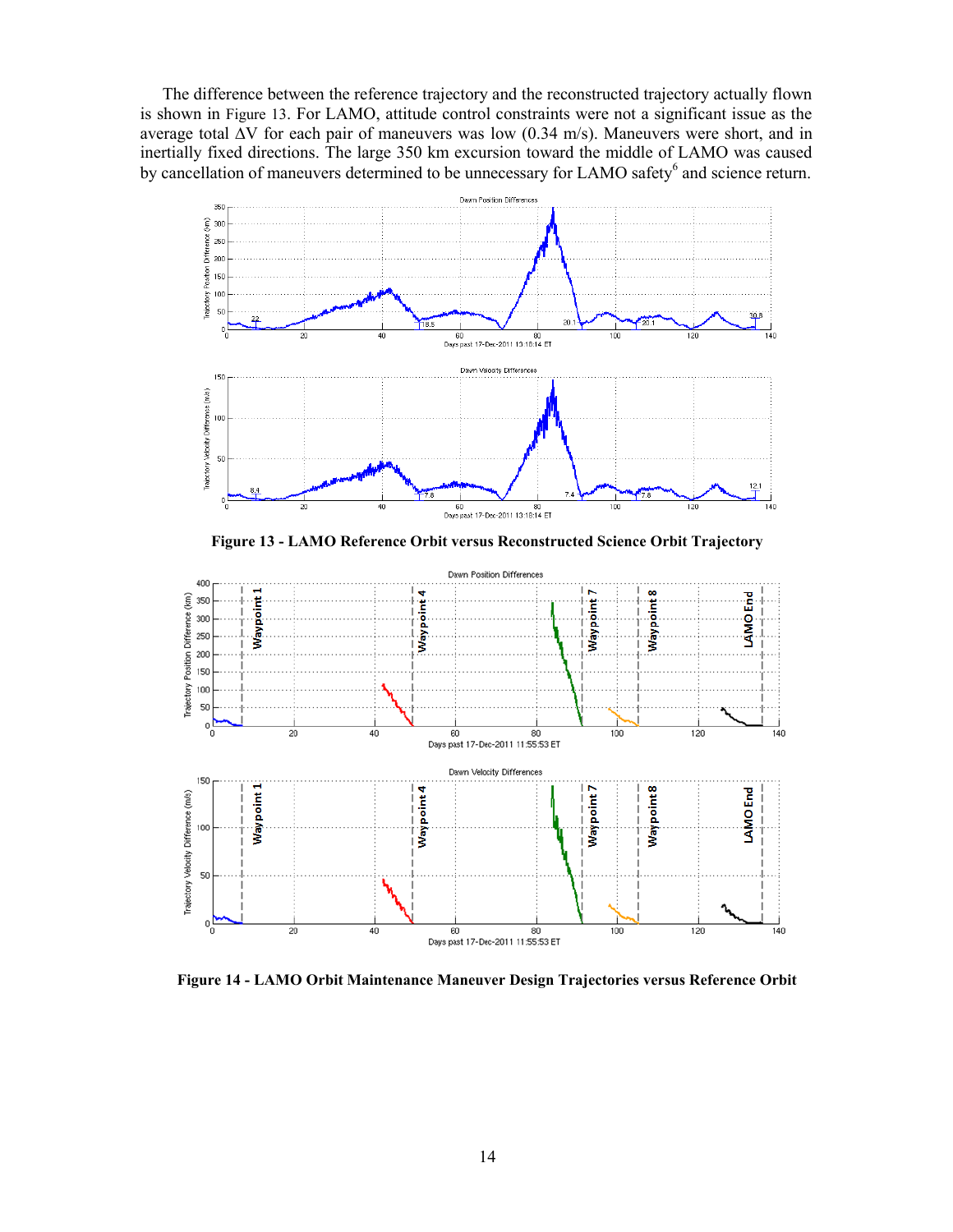[Figure 14](#page-13-1) illustrates the difference between each of the 5 designed maneuvers and the reference orbit. This chart illustrates the planned drift back to the reference trajectory for each of the maneuvers. In each case, the drift starts with the first maneuver of the pair, moves toward the reference for one week, and ends with a second maneuver removing the drift and placing the spacecraft back on the reference. The largest starting distance from the reference trajectory occurs for the maneuver targeting Waypoint 7, a distance which was the result of the failure to execute a maneuver targeting Waypoint 6.



<span id="page-14-0"></span>**Figure 15 - LAMO Orbit Maintenance Spacecraft Telemetry-Based Attitude Control Thrust Delivery Errors** 

Finally, [Figure 15](#page-14-0) includes the spacecraft telemetry-based determination of angular thrust delivery error for each of the designed maneuvers during LAMO. The Veil Monte Carlo analysis used to develop the navigation plan for  $LAMO<sup>10</sup>$  assumed that the spacecraft would suffer more than 1 degree of pointing error at all times, more than 3 degrees of pointing error for just over 10% of the each maneuver, and occasional deviations of more than 10 degrees. By comparison, 65% of the values shown in [Figure 15](#page-14-0) are less than 1 degree, and none exceed 3 degrees.

This result is partially due to the way LAMO OMMs were designed. The Monte Carlo analysis assumed that the maneuvers would have a time-varying direction and would occasionally require aggressive attitude control during thrusting which would result in large thrust delivery errors. In practice, it was far easier to design maneuvers in inertially fixed directions. When OMMs were optimized with time-varying thrust directions, the result was often wild thrust direction changes in pursuit of very small gains in the optimization objective function. In many cases, this would have resulted in maneuvers that could not have been performed with the Dawn attitude control system. Not only did optimizing each maneuver with a single direction make satisfying attitude control constraints significantly easier, it improved the accuracy of each OMM\* , and at insignificant cost in propellant.

<sup>\*</sup> Despite each LAMO OMM being in a single inertially fixed direction, significant angular thrust delivery errors result from the use of thrust gimballing to counteract gravity gradient torque on the spacecraft. This effect is most pronounced at low altitudes deep within Vesta's gravity well.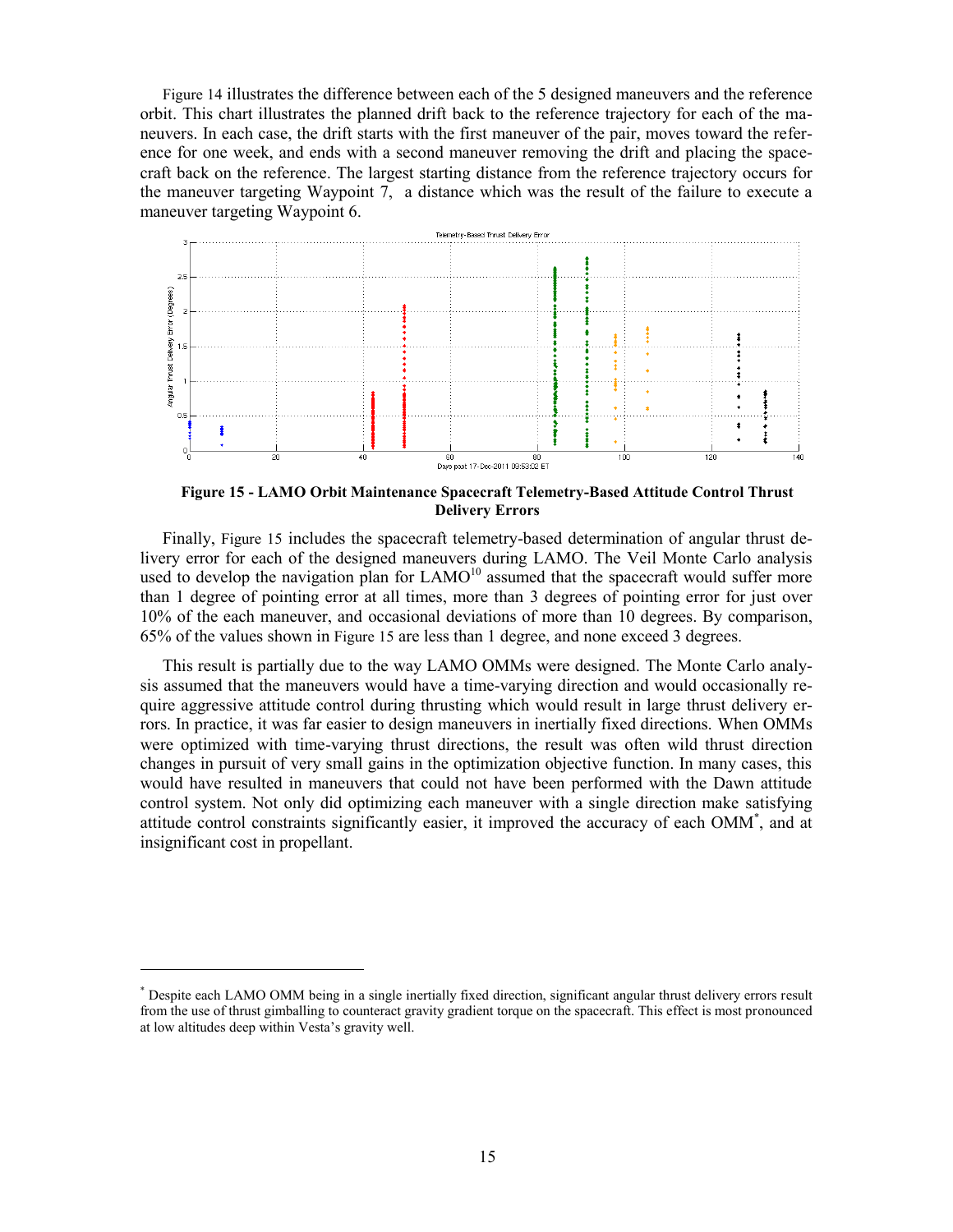# **Low Altitude Mapping Orbit to Second High Altitude Mapping Orbit Transfer**

The Low Altitude Mapping Orbit to Second High Altitude Mapping Orbit (LAMO to HAMO-2)<sup>11</sup> transfer reference trajectory contained 11 planned maneuver designs targeting back to the reference trajectory. The expected delivery to each of these Waypoints as determined by Monte Carlo Analysis<sup>10</sup> is shown in [Table 4](#page-15-0) alongside the reconstructed delivery error. The table shows that the majority of deliveries were sub-sigma. As a result, it is apparent that the Monte Carlo analysis for the LAMO to HAMO-2 transfer resulted in conservative estimates of the delivery statistics to the Waypoints.

<span id="page-15-0"></span>

| <b>LAMO</b> to<br>$HAMO-2$<br>Waypoint                                                                                                                                 | <b>Modeled Waypoint</b><br>prediction Uncer-<br>tainty (km, $1\sigma$ ) | Distance between<br>OD prediction and<br>Waypoint (km)* | <b>Modeled Delivery</b><br>Dispersion (km)<br>from Reference<br>Trajectory $(1\sigma)$ | <b>Actual Delivery Dis-</b><br>tance (km) from Ref-<br>erence Trajectory* |
|------------------------------------------------------------------------------------------------------------------------------------------------------------------------|-------------------------------------------------------------------------|---------------------------------------------------------|----------------------------------------------------------------------------------------|---------------------------------------------------------------------------|
| LAMO End                                                                                                                                                               | 4.1                                                                     | 0.9                                                     | --                                                                                     | $-$                                                                       |
| Waypoint 1                                                                                                                                                             | 15.9                                                                    | 1.8                                                     | 13.5                                                                                   | 21.3                                                                      |
| Waypoint 2                                                                                                                                                             | 1.7                                                                     | 0.1                                                     | 22.0                                                                                   | 13.7                                                                      |
| Waypoint 3                                                                                                                                                             | 17.2                                                                    | 1.9                                                     | 11.2                                                                                   | $\overline{5.6}$                                                          |
| Waypoint 4                                                                                                                                                             | 6.3                                                                     | 2.0                                                     | 22.0                                                                                   | 5.6                                                                       |
| Waypoint 5                                                                                                                                                             | 17.4                                                                    | 0.3                                                     | 30.5                                                                                   | 4.4                                                                       |
| Waypoint 6                                                                                                                                                             | 17.5                                                                    | 4.5                                                     | 52.6                                                                                   | 30.4                                                                      |
| Waypoint 7                                                                                                                                                             | 17.6                                                                    | 7.3                                                     | 55.0                                                                                   | 30.8                                                                      |
| Waypoint 8                                                                                                                                                             | 26.2                                                                    | 12.9                                                    | 39.4                                                                                   | 22.0                                                                      |
| Waypoint 9                                                                                                                                                             | 13.1                                                                    | 0.5                                                     | 50.7                                                                                   | 29.9                                                                      |
| Waypoint 10                                                                                                                                                            | 5.2                                                                     | 0.1                                                     | 39.1                                                                                   | 5.0                                                                       |
| HAMO-2                                                                                                                                                                 | --                                                                      |                                                         | $\overline{5.9}$                                                                       | $14.1^{\dagger}$                                                          |
| * Based on orbit determination reconstruction, with uncertainty below 50 m and 1 cm/s 1o.<br>$\dagger$ Cancelled maneuver – deviation was determined to be acceptable. |                                                                         |                                                         |                                                                                        |                                                                           |

**Table 4. LAMO to HAMO-2 Modeled Waypoint Delivery Dispersion and Actual Delivery** 

[Figure 16](#page-16-0) shows the evolution of the reconstructed spacecraft position and velocity during the executed maneuvers (the sole cancelled maneuver is not included) compared to the corresponding 10 maneuver designs targeting each of the LAMO to HAMO-2 Waypoints. Note that the maneuver starting at Waypoint 9 was targeting Waypoint 10, but due to a lack of deterministic thrusting before Waypoint 10, was also targeting HAMO-2. The final maneuver, between Waypoint 10 and HAMO-2, was determined to be unnecessary and cancelled. The result is that the error in delivery to Waypoint 10 continued to grow uncorrected to HAMO-2.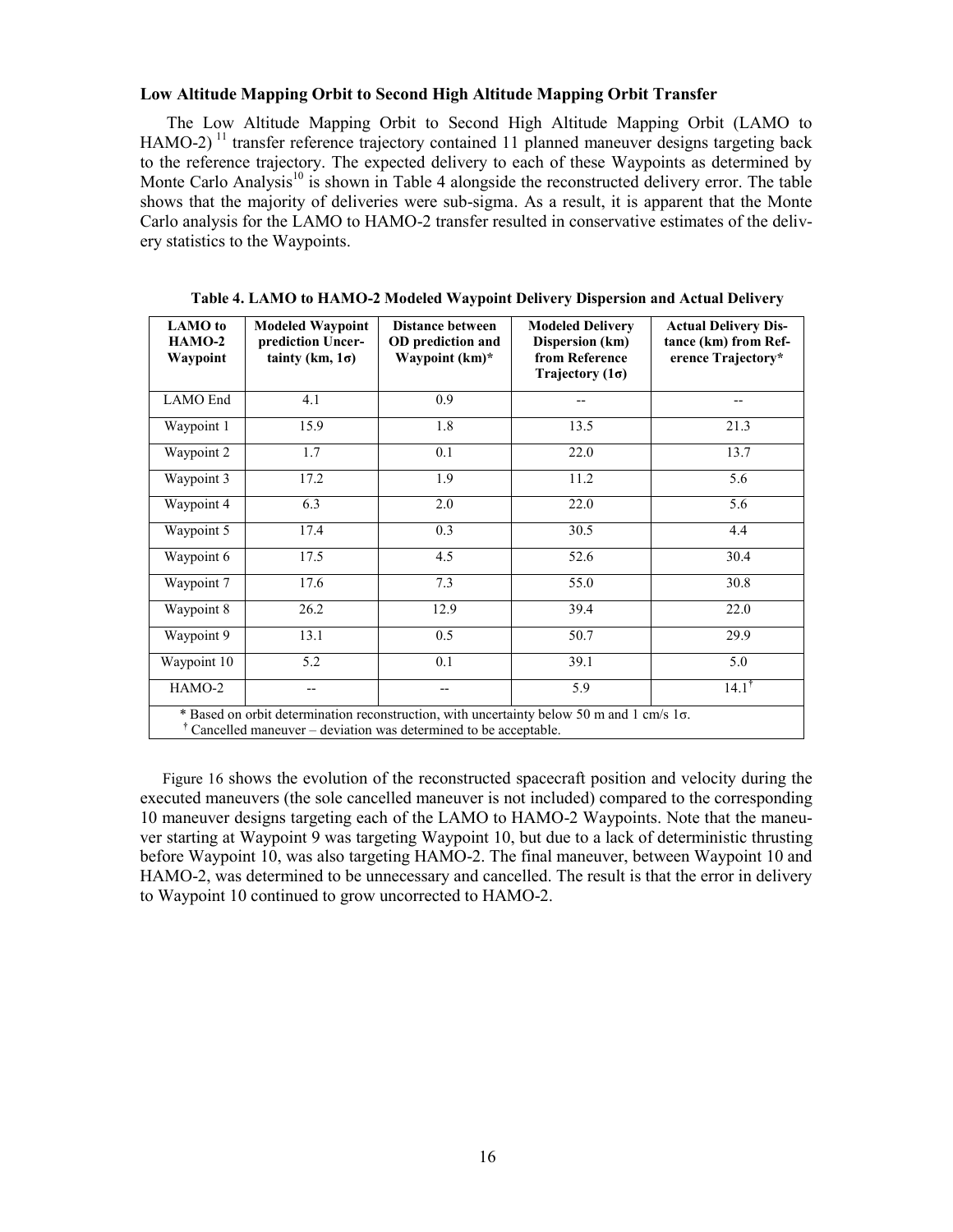

<span id="page-16-0"></span>**Figure 16 - LAMO to HAMO-2 Maneuver Design Trajectories versus Reconstructed Transfer Trajectory** 

The comparison between the reference trajectory designed to be flown, and the reconstructed trajectory actually flown, is shown in [Figure 17](#page-16-1). The differences shown illustrate how far the spacecraft deviated from the reference trajectory between Waypoints. The largest difference exceeds 400 km from the reference trajectory, an intentional deviation needed to satisfy attitude control constraints.



<span id="page-16-1"></span>**Figure 17 - LAMO to HAMO-2 Reference Trajectory versus Reconstructed Transfer Trajectory**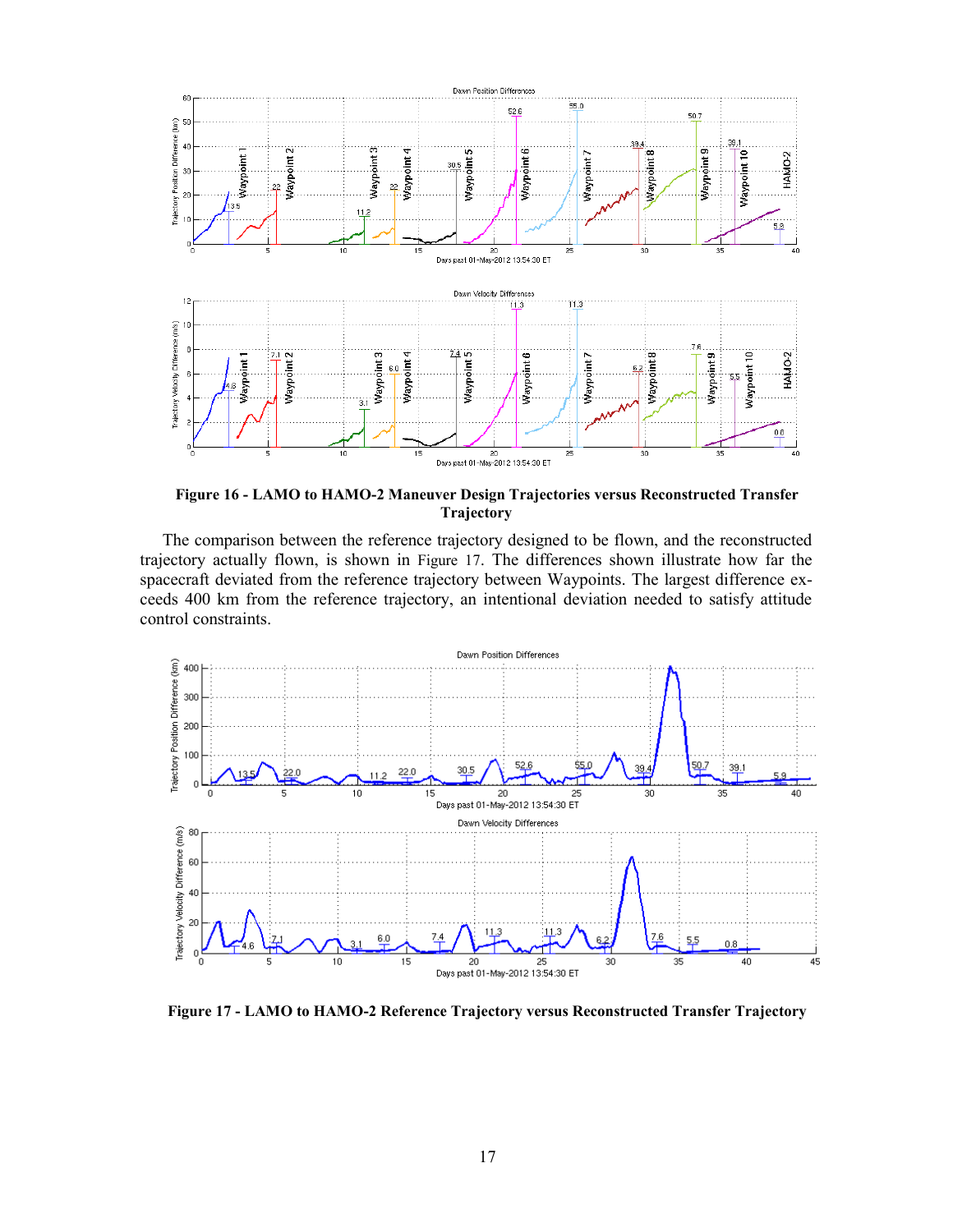

**Figure 18 - LAMO to HAMO-2 Maneuver Design Trajectories versus Reference Trajectory** 

<span id="page-17-0"></span>[Figure 18](#page-17-0) illustrates the difference between each of the 10 designed maneuvers and the reference trajectory. The largest intentional deviation from the reference trajectory occurs between Waypoints 8 and 9, where attitude control constraints were particularly challenging. This maneuver heavily employed thrust direction optimization, sending the spacecraft far from the reference before returning to the reference trajectory at the next Waypoint. A similar, more benign effect can be seen in many of the other maneuvers which move farther from the reference trajectory than the initial state. Due to the large excursion between Waypoints 8 and 9, the maneuver design trajectory was re-evaluated for favorable powered-flight stability<sup>20</sup> characteristics and was found to be comparable to the reference trajectory.

Finally, [Figure 19](#page-18-0) includes the spacecraft telemetry-based determination of angular thrust delivery error for each of the designed maneuvers during the transfer. The Veil Monte Carlo analysis used to develop the navigation plan for this transfer<sup>10</sup> assumed that the spacecraft would suffer more than 1 degree of pointing error at all times, more than 3 degrees of pointing error for just over 10% of the each maneuver, and occasional deviations of more than 10 degrees. By comparison, 76% of the values shown in [Figure 19](#page-18-0) are less than 1 degree, only 0.9% exceed 3 degrees, and none exceed 5 degrees.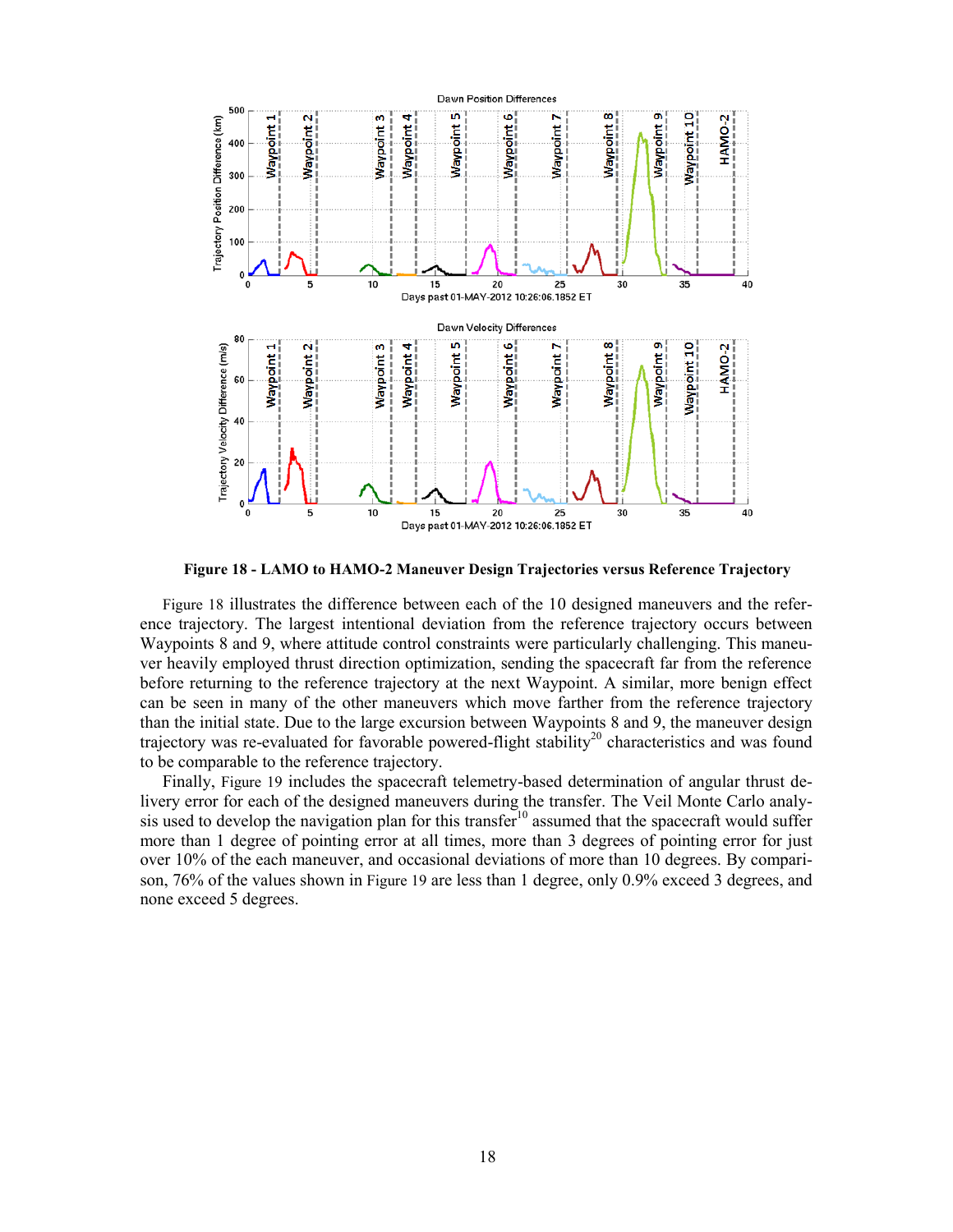

**Figure 19 - LAMO to HAMO-2 Predicted Attitude Control Thrust Delivery Errors** 

#### <span id="page-18-0"></span>**CONCLUSIONS**

Delivery to each of the transfer Waypoints was more accurate than anticipated by the Monte Carlo analysis used to develop the transfers in almost all cases. This is largely due to conservative maneuver execution error assumptions. Maneuver execution error models were most conservative for maintenance maneuvers during LAMO where maneuvers were designed in inertially fixed directions, mitigating angular thrust delivery error. The ability to perform small maneuvers in inertially fixed directions, the use of direction optimization to reduce angular thrust delivery errors, and the ability to design a reference trajectory that avoids thrust directions known to increase thrust delivery error should all be considered when formulating execution error models.

Deviations from the reference trajectory due to attitude control requirements on maneuver pointing were larger than anticipated, and, in one case, warranted powered flight stability analysis on the maneuver trajectory due to the spacecraft distance from the stable reference trajectory. Future low thrust missions relying on specific reference trajectory characteristics and employing thrust direction optimization to meet thrust direction constraints should consider the deviation between Waypoints introduced by direction optimization.

#### **ACKNOWLEDGEMENTS**

Special thanks go to the Dawn Attitude Control Subsystem team and Marc Rayman for assistance in development of maneuver execution error models. This work was performed at the Jet Propulsion Laboratory, California Institute of Technology, under a contract with the National Aeronautics and Space Administration. Copyright 2013 California Institute of Technology. Government sponsorship acknowledged.

### **REFERENCES**

<sup>1</sup> Russel, C.T. *et al.*, "Dawn: A journey in space and time", *Planetary and Space Science*, Vol. 52, Issues 5-6, Apr.-May 2004, pp. 465-489.

2 Rayman, M.D. *et al., "*Dawn: A mission in development for exploration of main belt asteroids Vesta and Ceres", *Acta Astronautica*, Vol. 58, Issue 11, June 2006, pp. 605-616.

<sup>3</sup> Rayman, M.D., and Patel, K.C., "The Dawn project's transition to mission operations: On its way to rendezvous with (4) Vesta and (1) Ceres", *Acta Astronautica*, Vol. 66, Issues 1-2, Jan.-Feb. 2010, pp. 230-238.

<sup>4</sup> De Sanctis, M.C. et al., "Spectroscopic Characterization of Mineralogy and Its Diversity Across Vesta", Science, vol. 336, May. 2012, pp. 697 –700.